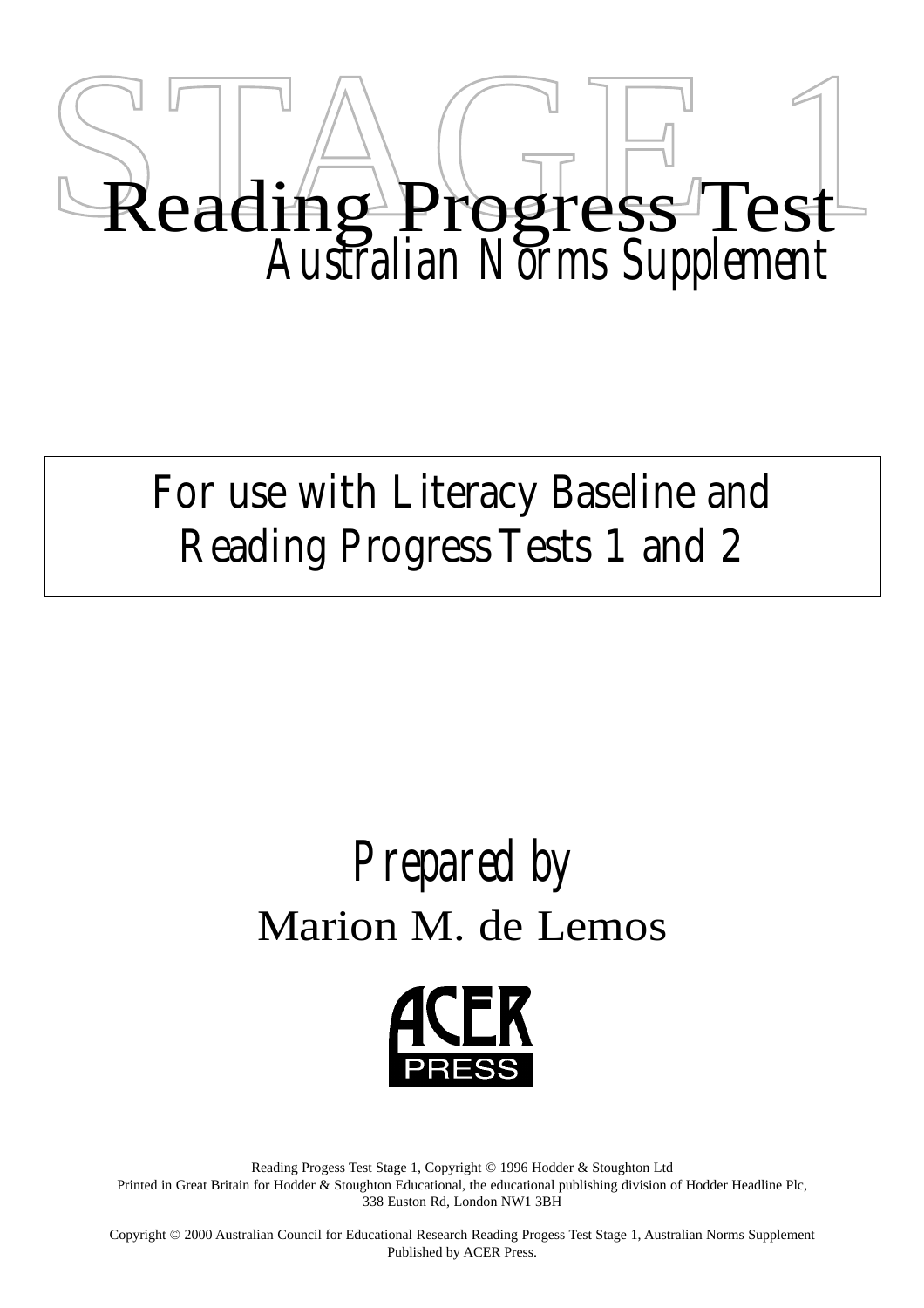# **READING PROGRESS TESTS, Stage 1** *Australian Norms Supplement*

### *Prepared by Marion M. de Lemos for ACER Press*

The *Reading Progress Tests1* are a series of British tests covering the age range from 5 to 11 years. The series comprises the *Literacy Baseline* test, designed for use at the beginning of the first year of formal schooling in England and Wales (Year 1), and *Reading Progress Tests 1 to 6*, designed for use at the end of each of the six years of primary schooling (Years 1 to 6). The *Literacy Baseline* test assesses pre-reading and early reading skills, while *Reading Progress Tests 1 to 6* cover children's comprehension of written text at increasing levels of difficulty.

These tests have filled a need in the Australian market for measures of reading which can be used to assess children's reading skills from the first year of school to the end of the primary level. The *Literacy Baseline* test is designed to be administered either individually or in small groups, while the six *Reading Progress Tests* are group administered and are designed to be used with whole class groups. The tests do not have set time limits, but each test would normally take about 45 to 50 minutes to administer.

These tests provide a valid measure of early literacy and reading comprehension at the primary level, and are suitable in content and format for use in Australia. However, the British normative data are not applicable in the Australian context, and this has led to difficulties in the interpretation of results. There are two main reasons for these difficulties.

The first difficulty relates to the mismatch in age between the six primary year levels in the British system and the corresponding year levels in the Australian system, which means that Australian children are on average eight to nine months older than children at the corresponding year level in the United Kingdom, except in the case of those states which do not have a pre-Year 1 year prior

to entry to Year 1, currently Queensland and Western Australia.

The second difficulty, which is related to this age mismatch, is that the British normative data are presented in the form of age norms. This means that when the tests are used at the end of the school year, up to a half or more of the children at the corresponding year level in Australia fall outside the age range of the age norms provided.

A further difficulty in the use of the British age norms, and particularly the reading ages corresponding to specific raw scores, is the fact that these age norms are based on the assumption of a linear relationship between age and test score. In the case of the Australian samples, there is relatively little increase in test score with age within a year level, except in the first or second year of schooling, and the use of age norms which assume such a relationship therefore give misleading results when applied in the Australian context. Because the standardised score corresponding to a specific raw score is lower for older children than for younger children with the same raw score, the use of the British age norms poses particular problems when comparing the relative performance of older and younger children within a year level. Problems relating to the assumption of a linear relationship between age and test score apply particularly to the use of reading ages for the interpretation of raw scores, since outside a fairly narrow band of raw scores the reading age equivalent is based on extrapolation from the real data. The British Manual points to some of the problems associated with the construction of reading ages and the need to interpret reading ages with caution. This caution applies even more strongly in the Australian context, where the mismatch with the British age /grade relationship combined with the lack of any consistent increase in score with age can lead to

 1 Published by Hodder and Stoughton, 1996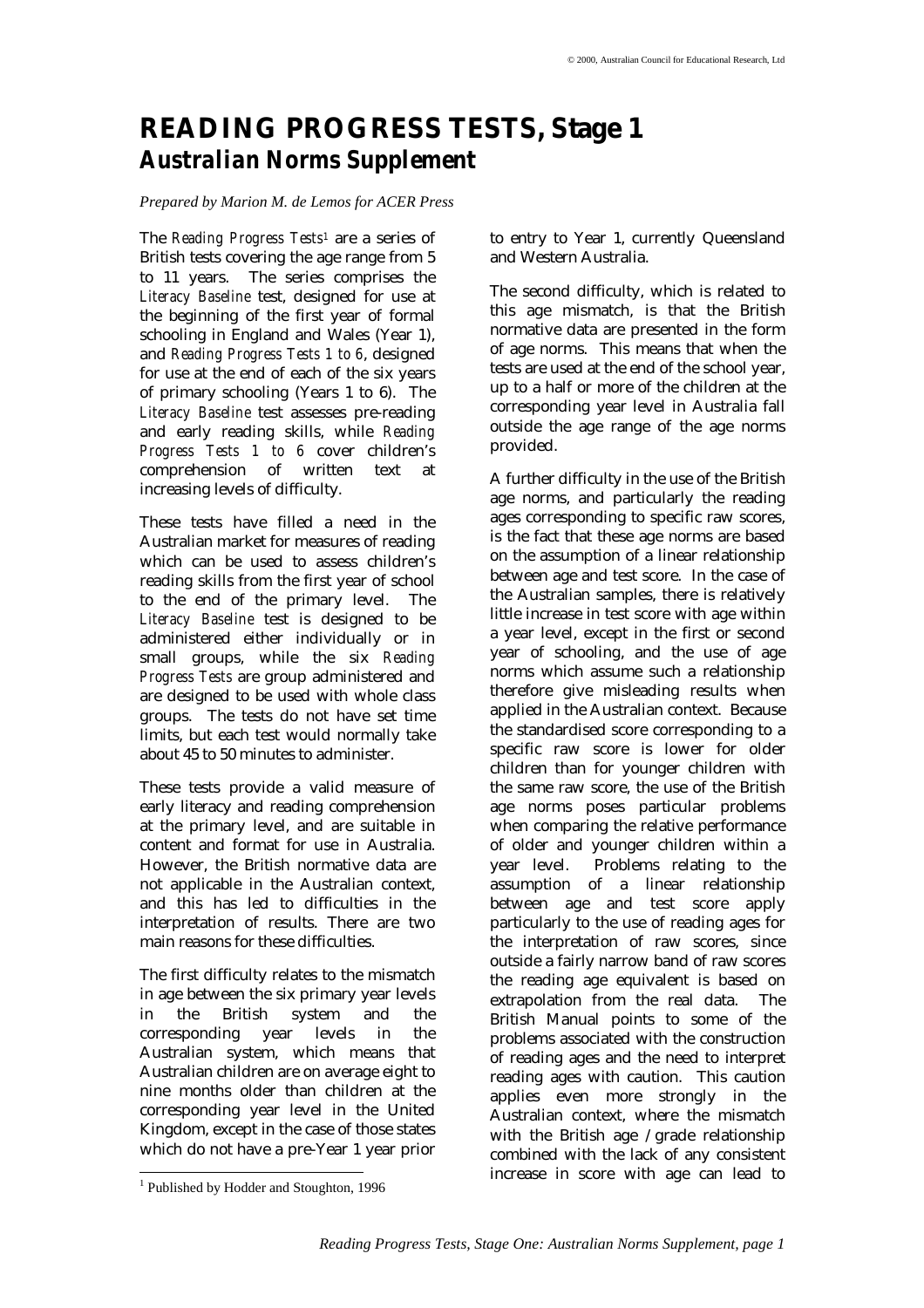misleading interpretation of results, particularly when scores are converted to reading ages that fall outside the chronological age range of the children who provided the data on which the tables are based.

Given these difficulties in using the British norms for the interpretation of Australian scores on the *Reading Progress Tests* it was decided to provide Australian users with normative data based on Australian samples. In the case of the Stage 1 series of tests (the *Literacy Baseline* test, *Reading Progress Test 1* and *Reading Progress Test 2)*, Australian norms were constructed on the basis of data collected as a part of the ACER Project on *Curriculum and Organisation in the Early Years of School.* In the case of the Stage 2 tests, Australian data on the *Reading Progress Tests* were collected as a part of the norming program for the revised *Progressive Achievement Tests (PAT) Reading Comprehension* and *Reading Vocabulary* (see *Australian Norms for the Reading Progress Tests, Stage 2*).

# **Australian Norms for Stage 1 Tests**

Australian norms for the *Literacy Baseline* and *Reading Progress Tests 1 and 2* are based on the national sample of students included in the ACER Project on *Curriculum and Organisation in the Early Years of School.* This sample was drawn from 84 schools, selected at random from seven of the eight states and territories (Tasmania was not included in the sample). While not proportionally representative in terms of state representation, the sample covered a wide range of schools and included children from a range of different backgrounds.

From each of the participating schools, one class at each year level from pre-Year 1 to Year 2 was selected to participate in the study. This provided a total sample of over 3000 children, with over 800 children at the pre-Year 1 level and over a thousand children at each of Year 1 and Year 2. The *Literacy Baseline* test was administered at the end of Term 2 (June 1998) to all children at the pre-Year 1 and Year 1 levels in this sample, while *Reading Progress Test 1* was administered to this same sample of children at the end of the school year (November 1998), and also to the Year 2 sample in the middle of the

school year (June 1998). *Reading Progress Test 2* was administered to the Year 2 sample at the end of the school year (November 1998).

This design provided mid-year norms for the *Literacy Baseline* test at the pre-Year 1 and Year 1 levels, and end-of-year norms for these levels on *Reading Progress 1.* The data also provided mid-year norms for *Reading Progress Test 1* and end of year norms on *Reading Progress 2* at the Year 2 level.

### **Standardised Scores and Reading Ages**

Assessments of student achievement can be based on either a normative (or horizontal) scale, which provides a measure of achievement relative to that of other students of the same age or grade level, or a developmental (or vertical) scale, which provides a measure of student progress over time in the achievement of specific skills such as reading. Normative measures are typically provided in the form of percentiles or standardised scores based on the normal curve, while developmental or vertical measures are expressed in the form of measures such as reading ages or Raschscaled scores.

British norms for the *Reading Progress Tests* are provided in the form of both normative measures (age standardised scores) and developmental measures (reading ages). In addition, ability scores based on Rasch scaling procedures are also provided. However, these scores provide only a limited picture of vertical development, since the ability scale for each test has been calculated separately.

Australian norms for the *Literacy Baseline* test and *Reading Progress Tests 1* and *2* are presented in the forms of standardised scores, percentiles and stanines.

#### **Comparison of Australian and British Data on Stage 1 Tests**

Prior to constructing the norms, an analysis was made of the mean scores of the Australian sample according to both age and school level, and also in relation to the mean scores of the British norm samples. The results of this analysis are shown in Tables 1 to 3.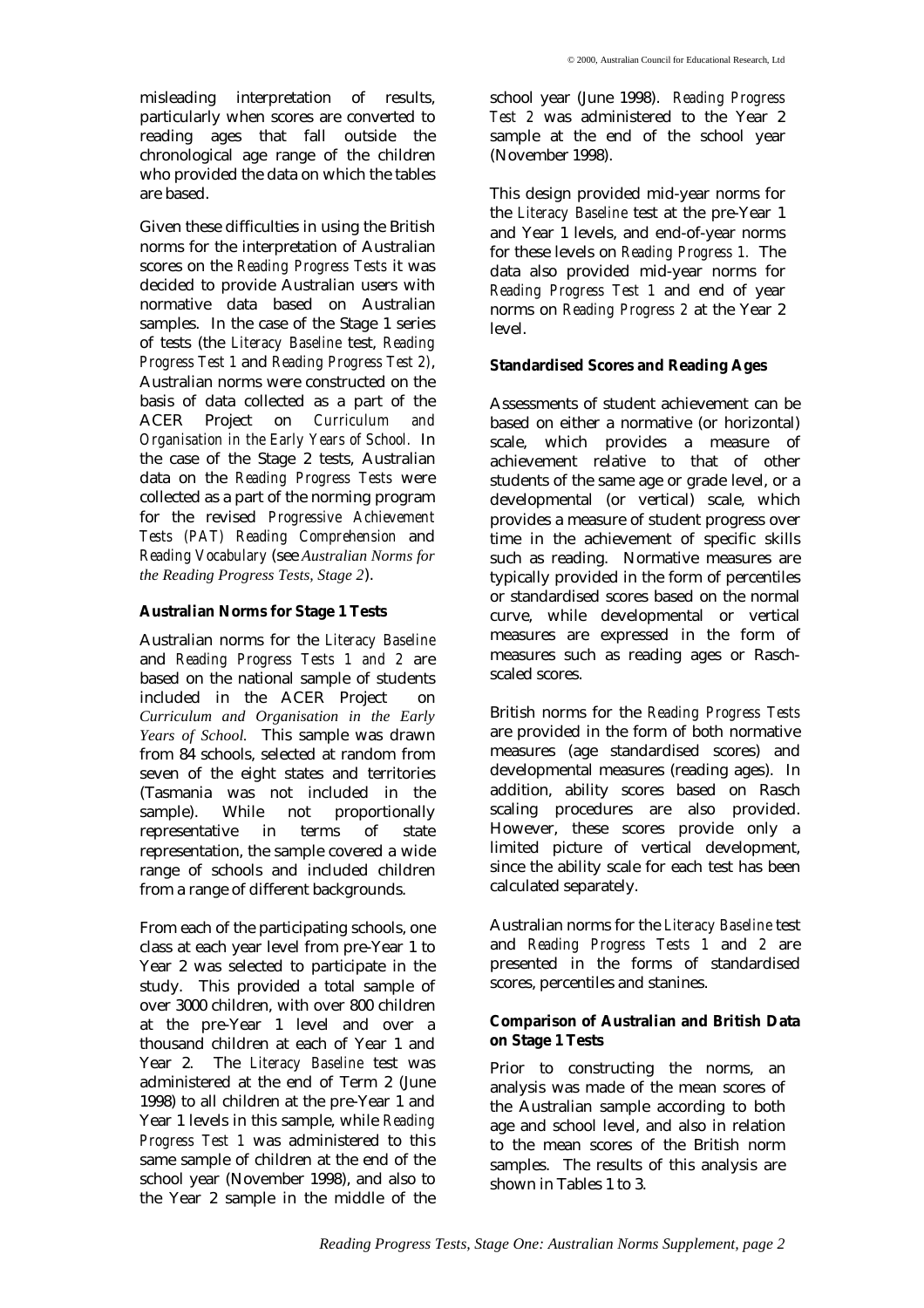Because of the difference in school structure across the various states and these tables between children in Year 1 who are in their first year of formal schooling (in Queensland and Western Australia), and children in Year 1 who are in their second year of formal schooling (in all other states). A similar distinction has been made at the Year 2 level between children who are in their second year of schooling and children who are in their third year of schooling.

These tables also include, for comparative purposes, information on the mean age and the mean scores of the British norm sample on the each of the tests, as well as information on the equivalent standardised scores based on the British norms. The mean age standardised score territories, a distinction has been made in

is the standardised score corresponding to the mean raw score of the age norm group corresponding to the mean age of the Australian sample. In addition to the age standardised score a grade standardised score has been inferred on the basis of the overall mean score of the British grade sample at each of the relevant year levels. The ability score and reading age corresponding to the mean score of the Australian sample, based on the British norms, is also shown.

In interpreting the data provided in Tables 1 to 3, it should be noted that the mean age of the British sample at the Year 1 and Year 2 levels is generally about 8 to 9 months higher than the mean age of the

**Table 1 Comparison with British Normative data: Literacy Baseline Test**

| School Level                      | N    | Mean<br>Age | Mean<br>Score | SD  | Eauiv<br>ASS <sup>2</sup> | Eauiv<br>GSS <sup>3</sup> | Equivalent<br><b>Ability Score</b> | Reading<br>Age |
|-----------------------------------|------|-------------|---------------|-----|---------------------------|---------------------------|------------------------------------|----------------|
| Australian samples                |      |             |               |     |                           |                           |                                    |                |
| mid Pre-Year 1                    | 898  | 5:9         | 27.5          | 7.8 | 109                       | 109                       | 104                                | 6:0            |
| mid Year 1 (1 <sup>st</sup> year) | 390  | 6:1         | 31.5          | 6.7 | 107                       | 117                       | 109                                | 6:5            |
| mid Year 1 (2 <sup>nd</sup> year) | 874  | 6:9         | 35.4          | 5.0 | o of r                    | 125                       | 114                                | 6:11           |
| British norm sample               |      |             |               |     |                           |                           |                                    |                |
| beginning Year 1                  | 1310 | 5:8         | 21.8          | 9:0 | 100                       | 100                       | 99                                 | 5:6            |

**Table 2 Comparison with British Normative data: Reading Progress Test 1**

|                                   |      | Mean | Mean  |     | Equiv            | Equiv            | Equivalent           | Reading |
|-----------------------------------|------|------|-------|-----|------------------|------------------|----------------------|---------|
| School Level                      | N    | Age  | Score | SD  | ASS <sup>2</sup> | GSS <sup>3</sup> | <b>Ability Score</b> | Age     |
| Australian samples                |      |      |       |     |                  |                  |                      |         |
| end Pre-Year 1                    | 573  | 6:1  | 9.5   | 7.6 | 104              | 97               | 99                   | 6:2     |
| end Year 1 (1st year)             | 327  | 6:5  | 15.0  | 7.5 | 106              | 104              | 104                  | 6:10    |
| end Year 1 (2 <sup>nd</sup> year) | 721  | 7:1  | 19.2  | 8.2 | 102              | 109              | 107                  | 7:3     |
| mid Year 2 (2 <sup>nd</sup> year) | 339  | 7:1  | 20.7  | 7.7 | 105              | 111              | 108                  | 7:5     |
| mid Year 2 (3rd year)             | 885  | 7:9  | 23.8  | 6.9 | o of r           | 116              | 111                  | 7:10    |
| British norm sample               |      |      |       |     |                  |                  |                      |         |
| end Year 1                        | 1067 | 6:4  | 11.8  | 8.8 | 103              | 100              | 101                  | 6:6     |

| Table 3 |  | <b>Comparison with British Normative data: Reading Progress Test 2</b> |  |  |  |
|---------|--|------------------------------------------------------------------------|--|--|--|
|---------|--|------------------------------------------------------------------------|--|--|--|

|                                   |      | Mean | Mean  |     | Eauiv            | Equiv            | Equivalent           | Reading |
|-----------------------------------|------|------|-------|-----|------------------|------------------|----------------------|---------|
| School Level                      | N    | Age  | Score | SD  | ASS <sup>2</sup> | GSS <sup>3</sup> | <b>Ability Score</b> | Age     |
| Australian samples                |      |      |       |     |                  |                  |                      |         |
| end Year 2 (2 <sup>nd</sup> year) | 322  | 7:5  | 18.0  | 7.0 | 101              | 102              | 102                  | 7:9     |
| end Year 2 (3rd year)             | 693  | 8:1  | 20.5  | 7.2 | 98               | 107              | 104                  | 8:2     |
| British norm sample               |      |      |       |     |                  |                  |                      |         |
| end Year 2                        | 1749 | 7:4  | 16.3  | 9.8 | 99               | 100              | 101                  | 7:7     |

<sup>&</sup>lt;sup>2</sup> Equivalent ASS (age standardised score) based on British norms for age group corresponding to mean age of Australian sample.<br> $3_{\text{Equivalent}}$  GSS

Equivalent GSS (grade standardised score) based on British norms for British age group obtaining a mean score of 100 on the basis of the British norms).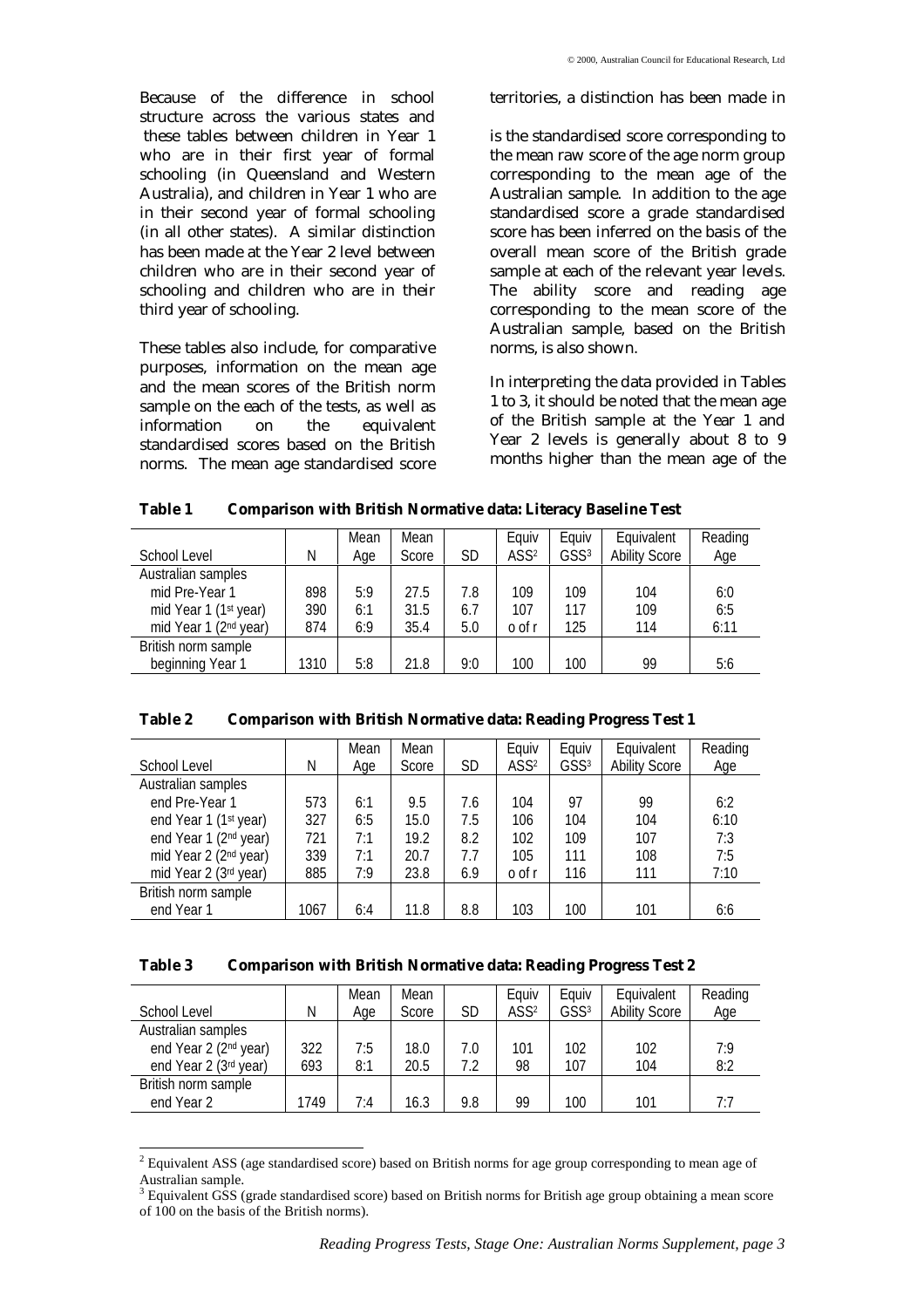Australian sample at comparable year levels, except in the case of those states where Year 1 is the first year of school and Year 2 is the second year of school (Queensland and Western Australia). In the case of the pre-Year 1 group, the mean age of the Australian sample at the midyear test date is just one month higher than the mean age of the British Year 1 sample at the beginning of the school year, while the mean age of the pre-Year 1 group at the end of the school year is three months lower than the mean age of the British Year 1 sample at the end of the school year. These differences in age and time of testing (in the case of the *Literacy Baseline* test) need to be taken into account in interpreting the differences between the Australian and the British samples.

In the case of the *Literacy Baseline* test (see Table 1), the mean scores of the Australian children at the end of Term 2 at both the pre-Year 1 and Year 1 levels are higher than the mean scores of the British Year 1 sample at the beginning of the school year. In the case of the pre-Year 1 sample, while the average age of the sample is similar to that of the British sample, the Australian children have been in school for about four to six months longer than the British sample, and it is this difference in school experience that is likely to account for the higher score of the Australian sample.

At the Year 1 level the mid-year mean scores of the Australian samples are substantially higher than the mean scores of the British Year 1 sample at the start of the school year, and in the case of the Year 1 children in their second year of school the test scores are reaching a ceiling (maximum score = 40). There is also a difference between the Australian Year 1 samples in terms of years of schooling, the mean score of the Year 1 children in their second year of schooling being higher than the mean score of the Year 1 children in their first year of schooling. This is to be expected, given the difference not only in period of schooling (eighteen months as compared with six months) but also in age (6:9 as compared with 6:1). It is also of interest to note the difference in mean score between the Australian pre-Year 1 and Year 1 (first year of school) groups. Both of these groups are in their first year of school, although the Year 1 group is on

average about four months older than the pre-Year 1 group. While this difference in age would account at least in part for the difference in score between these two groups, it is likely that there is also a difference in the nature of the program provided at the pre-Year 1 and Year 1 levels which would have contributed to this difference.

When interpreted in terms of the British normative data, the mean scores of the Australian sample translate to higher age standardised scores, as compared with the British norm sample, and even higher grade standardised scores, as compared with the British norm sample. The equivalent ability score4 based on the British norms is also higher for the Australian samples than for the British sample, particularly in the case of the Australian Year 1 children in their second year of schooling.

The reading age of the Australian samples, based on the British norms, ranges from 6:0 at the pre-Year 1 level to 6:11 at the Year 1 level (second year of school) level, which is close to what would be expected on the basis of their chronological age (5:9 to 6:9).

In the case of *Reading Progress Test 1* (see Table 2), the mean scores of the Australian samples at all except the pre-Year 1 level are higher than the mean score of the British end-of-Year 1 sample. The Australian sample that corresponds most closely with the British norm sample in terms of both age and time at school is the Year 1 (first year of school) sample, and in this case the difference of three raw score points translates to a difference of three to four points in terms of age and grade standardised scores and ability score, and a difference of four months in terms of reading age.

In the case of *Reading Progress Test 2* (see Table 3), the mean scores of the Australian samples at the Year 2 level are higher than

 $\overline{a}$ 

<sup>&</sup>lt;sup>4</sup> The ability score is a scaled score indicating the child's attainment relative to the trait or dimension measured by the test, with a scaled score of 100 representing the midpoint of the ability range measured by the scaled test (see Vincent, Crumpler & de la Mare, page 32).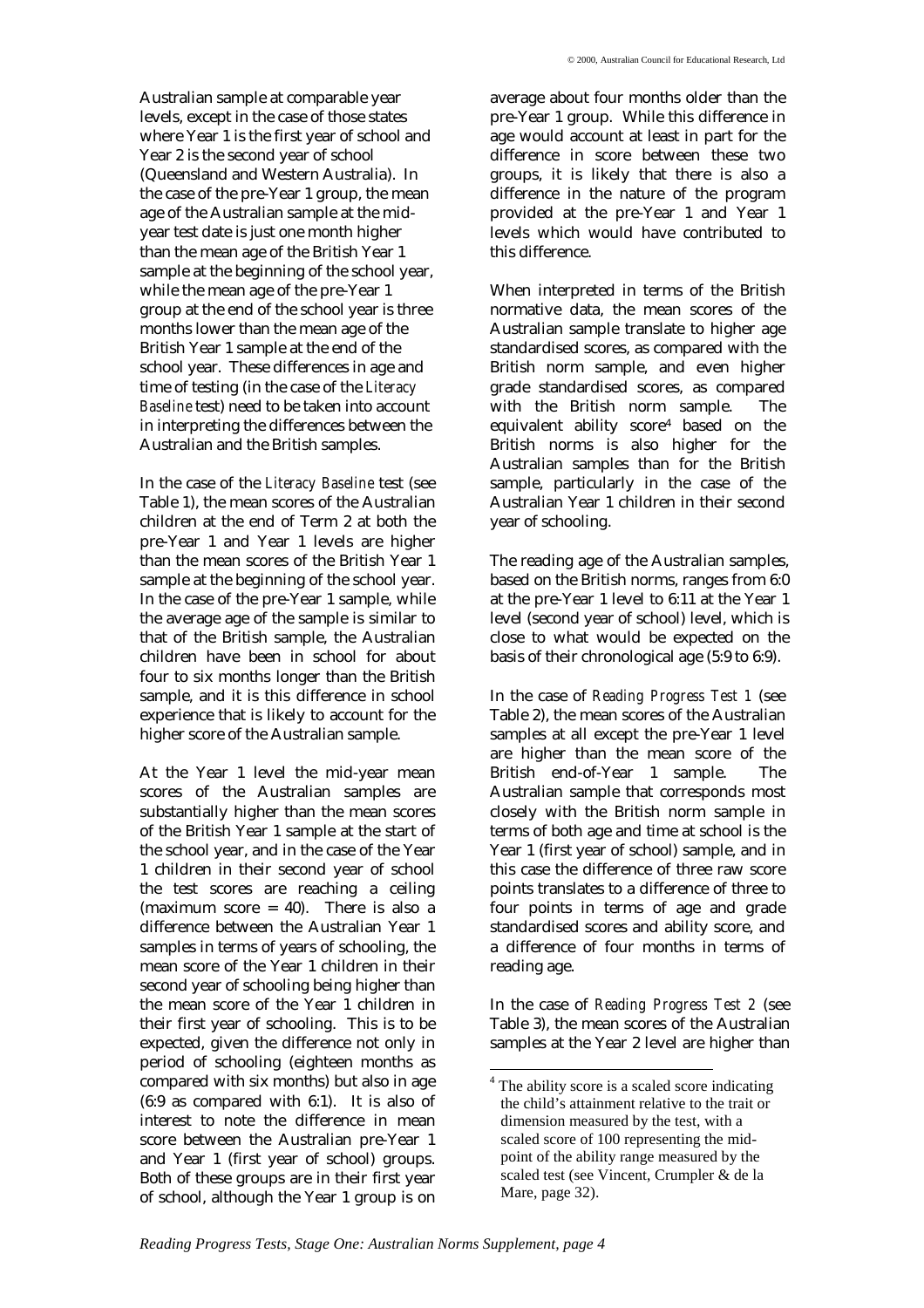the mean score of the British end-of-Year 2 sample. Again the Australian sample that corresponds most closely with the British norm sample in terms of both age and time at school is the Year 2 (second year of school) sample, and in this case the difference of two raw score points translates to a difference of two points in terms of age and grade standardised scores, one point on the ability scale score, and a difference of two months in terms of reading age.

Overall these results indicate that the performance of Australian children on these tests is similar to that of British children of the same age and with the same experience of formal schooling. However, this applies only in states which do not have a pre-Year 1 level prior to entry to Year 1, where age and level of schooling parallels that of the British sample. In the case of the other states, where the children at comparable year levels are on average eight months older than the British sample, and have had one additional year of formal schooling, the scores of the Australian children at the same level of schooling (defined in terms of 'year' or grade level) is consistently higher than that of the British children.

This initial analysis of the results of the Australian sample on this series of tests therefore indicated that these tests are in general appropriate for Australian children in terms of content and difficulty level, but that the British normative data is not applicable to Australian children, particularly in the case of those states that have a pre-Year 1 level. It was also found that *Reading Progress Test 1* is generally too difficult for children at the end of the first year of schooling, particularly at the pre-Year 1 level, and there is therefore some question about its suitability for use at this level, particularly in the case of low achieving children. It should however be noted that this would apply equally to British children, since the mean score on this test of the British norm sample is 11.8, as compared with 9.5 for the Australian pre-Year 1 sample and 15.0 for the Australian Year 1 (first year of school) sample.

#### **Progression of Scores by Age and Grade**

The British norms for the *Reading Progress Tests* are provided in the form of age norms, with separate norm tables for each one month age band. As already indicated, the presentation of norms in this format poses a problem for Australian users, not only because of the mismatch in age at corresponding year levels, but also because of the underlying assumption of a regular increase in score with age, independent of school experience.

The question of whether Australian norms for the *Reading Progress Tests* should be presented in the form of age norms or year level norms is complicated by state differences in age of entry to school and in whether or not a pre-Year 1 level is provided prior to entry to Year 1, as well as by differences in the period of time spent at the pre-Year 1 level in the case of those states that have a system of continuous enrolment at age five.

An examination of the Australian data by age and by year level, as well as by age within year level, indicated that there are differences in score according to age, year level and years of schooling. However the differences according to age are generally less marked and less persistent than differences according to year level and years of schooling, and tend to diminish as children progress from the pre-Year 1 or Year 1 level to Year 2. It is therefore only in the first year or two of school that age would need to be considered as a factor in interpreting the child's score.

On the basis of this analysis it was decided to construct the Australian norms for the the *Literacy Baseline* test and *Reading Progress Tests 1 and 2* on the basis of school level, and to distinguish school level according to both year level and years of school to allow for the differences between state systems. This resulted in five school level groups distinguished as follows:

- Pre-Year 1 (first year of school in all states except Queensland and Western Australia)
- Year 1 (first year of school in Queensland and Western Australia)
- Year 1 (second year of school in all states except Queensland and Western Australia)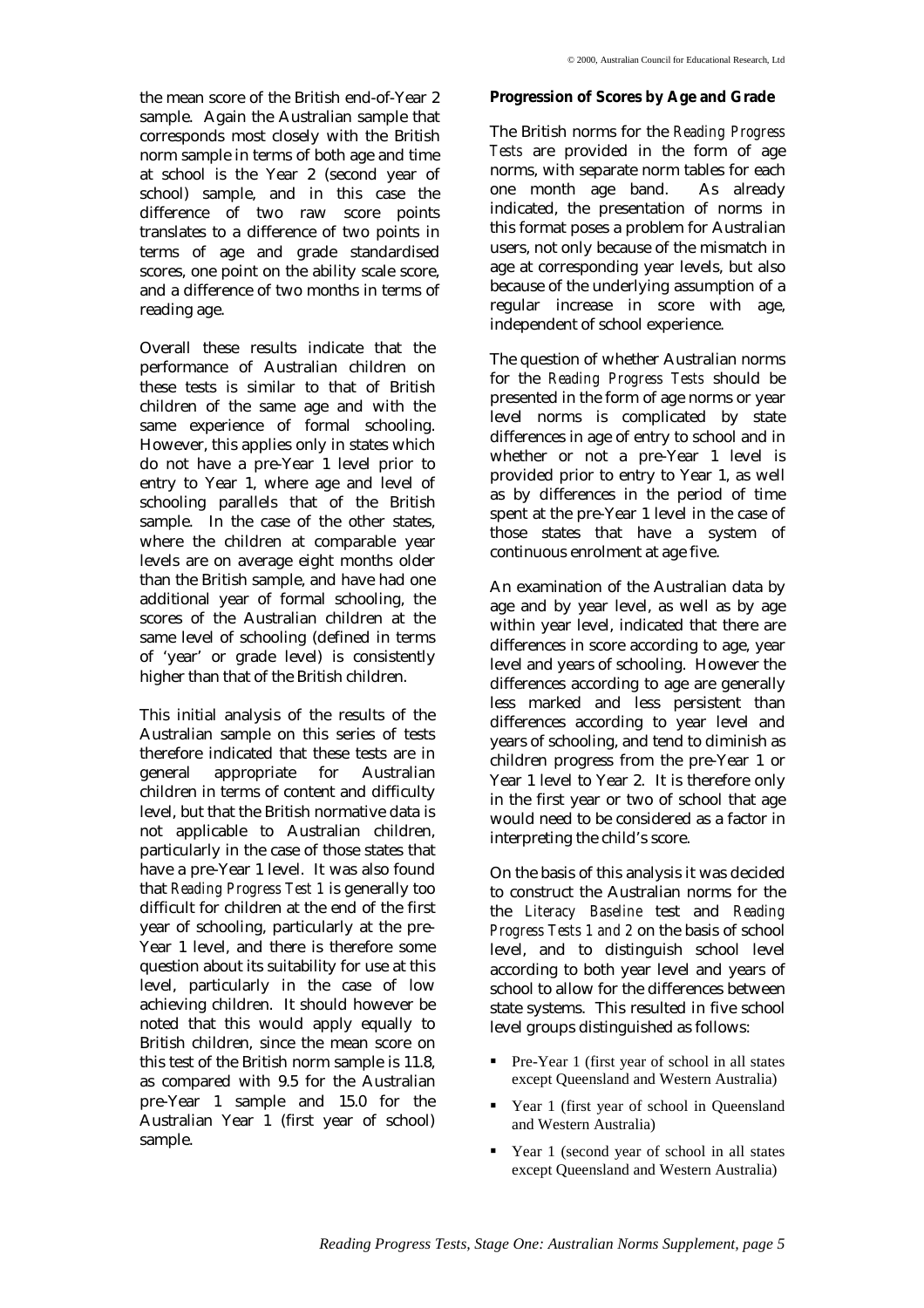- Year 2 (second year of school in Queensland and Western Australia)
- Year 2 (third year of school in all states except Queensland and Western Australia).

### **Tables of Norms**

Australian norms for the *Literacy Baseline* and *Reading Progress Tests 1 and 2* provide for the conversion of raw scores to standardised scores according to school level as defined above. The standardised scores are based on a mean of 100 and a standard deviation of 15, as in the case of the British standardised age scores. In addition to the standardised scores, the table also allows for the conversion of raw scores to percentile ranks and stanine scores.

**Standardised scores** provide a basis for the interpretation of individual scores relative to the expected performance standards of students at the same year level. They are also useful for comparison of relative performance across different tests or across different areas of the curriculum, and in research studies where standardised measures of performance are required for statistical analysis.

**Percentiles** are used to describe performance in terms of the percentage of individuals in a particular group who have scores less than or equal to a particular score. For example, a raw score of 20 would have a percentile of 50 if fifty per cent of the group have scores that are less than or equal to 20, a raw score of 30 would have a percentile of 95 if ninety five per cent of the group had scores less than or equal to 30, while a raw score of 10 would have a percentile of 5 if five per cent of the group had scores that were less than or equal to 10. Some users find percentiles useful in reporting information on a student's relative performance.

**Stanines** provide a means of grouping scores into broader bands that are linked to percentiles and standardised scores. Stanines are commonly used for reporting scores in broad general terms, thus reducing the risk of over-interpretation of small differences. Stanine scores are often grouped into five descriptive categories (well above average, above average, average, below average and well below average) which provide a means of reporting scores in language that is easily understood and interpreted. The stanine levels corresponding to these five descriptive categories, together with information on the expected percentage in each category, and the corresponding percentile level and standard score ranges for each category are shown in Table 4.

# **Time of Year Tested**

The norms provided are based on data collected either in the middle of the school year, or at the end of the school year.

In general, it can be assumed that the norms based on the mid-year testing are applicable to testing carried out in the first half of the school year. These norms may provide an under-estimate of performance level in cases where students are assessed in the first term of school, and this will need to be taken into account in interpreting scores of students assessed early in the school year.

Norms based on the end-of-year testing are applicable to testing carried out in the second half of the school year. Again, these norms may provide an underestimate of performance level in cases where students are assessed in the third term of school rather than in the fourth term, and this will need to be taken into account in interpreting scores of students assessed in third term.

| <b>Stanine</b> | Expected | %ile      | <b>Standard Score</b> | <b>Descriptive Category</b> |  |
|----------------|----------|-----------|-----------------------|-----------------------------|--|
| level          | %        | Range     | Range                 |                             |  |
|                | 4        | $96+$     | 127+                  | Well Above Average          |  |
| 8              |          | 89-95     | 119-126               | Above                       |  |
|                | 12       | 77-88     | 112-118               | Average                     |  |
| b              | 17       | $60 - 76$ | 104-111               |                             |  |
| 5              | 20       | 40-59     | 97-102                | Average                     |  |
|                | 17       | 23-39     | 89-96                 |                             |  |
| 3              | 12       | $11-22$   | 82-88                 | <b>Below</b>                |  |
|                |          | $4-10$    | 74-71                 | Average                     |  |
|                | 4        | 1-3       | < 74                  | Well Below Average          |  |

**Table 4 Descriptive Categories Corresponding to Grouped Stanine Level**

*Reading Progress Tests, Stage One: Australian Norms Supplement, page 6*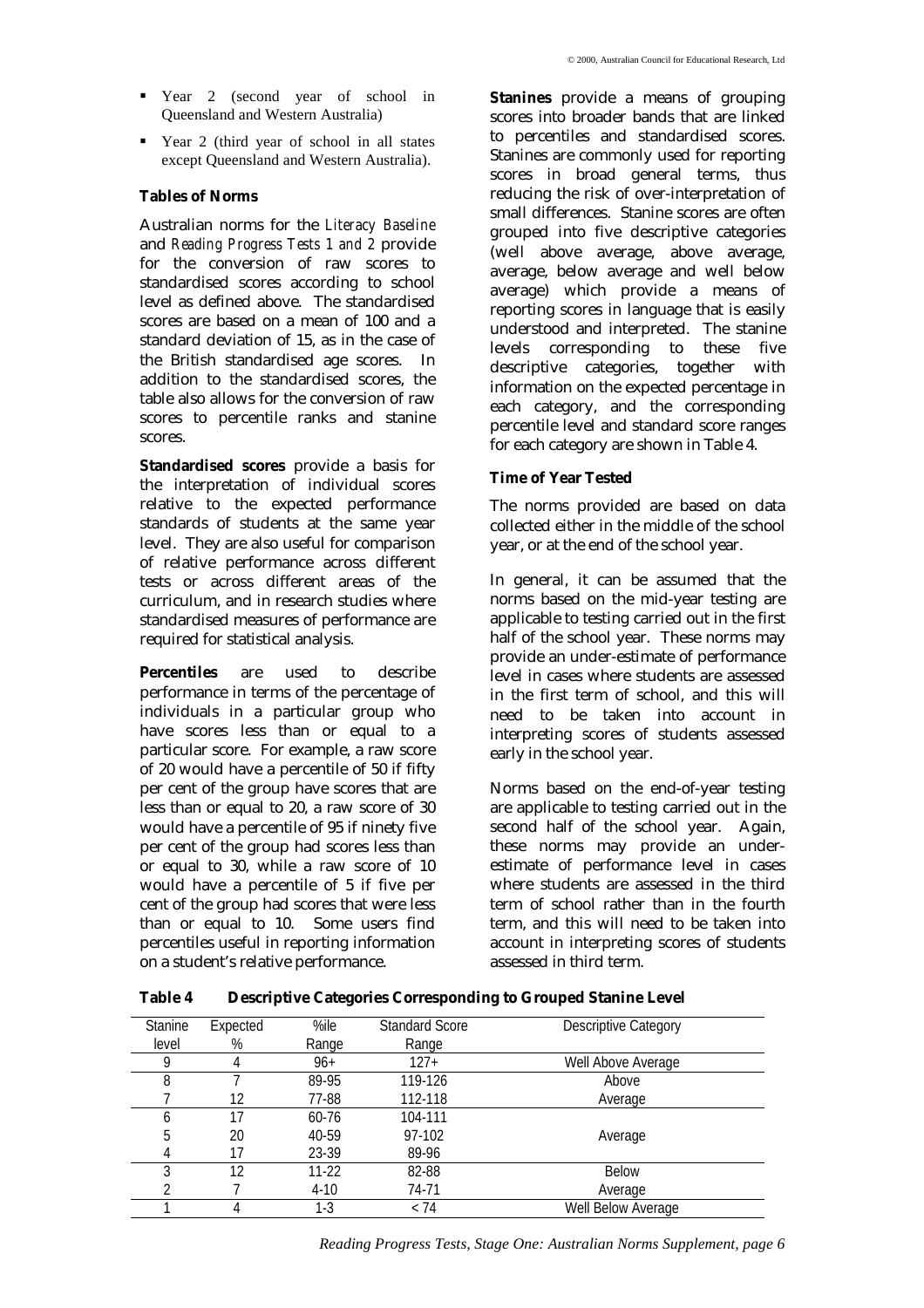In the case of the pre-Year 1 and Year 1 school levels, norms are available for the *Literacy Baseline* administered in the first half of the school year, and *Reading Progress Test 1* administered in the second half of the school year.

In the case of Year 2, norms are available for *Reading Progress Test 1* administered in the first half of the school year, and *Reading Progress Test 2* administered in the second half of the school year.

# **Using the Norm Table**

Tables 7 to 10 provide for the conversion of raw scores on each test to standardised scores, percentile levels and stanines. For each test, the raw score is listed in the extreme left and right hand columns of the table, while the standardised score (SS) the percentile level (%ile) and the stanine score (St) is listed in the relevant column according to the test administered. Horizontal lines have been inserted to group the scores within each stanine level on each test.

To convert the student's raw score to a standardised score, a percentile level, or a stanine score, first identify the appropriate column according to the test administered. Then locate the raw score in the left or right hand column of the appropriate table, and read across the row to find the corresponding standardised score, percentile level, and stanine score in the appropriate column. These scores should be entered on the class or individual form used for recording student results.

The basic statistics for each norm group are provided at the bottom of each column in Table 4. This information includes the size of the group on which the norms are based (N), the mean raw score and standard deviation of the norm group (Mean, SD), and the average per cent of correct responses on the test. This provides an indication of the difficulty level of the test, with a mean of about 50 per cent of correct responses indicating a test whose difficulty level is appropriate for the group being assessed. Information on the standard error of measurement of the raw score (SEM), and the reliability or internal consistency of the items as measured by the KR-21 formula, is also provided.

# **Applicability of the School Level Norms in Tasmania**

In terms of school structure, Tasmania is comparable to states such as NSW and Victoria that have a pre-Year 1 year prior to entry to Year 1. However, because of differences in the cut-off date for entry to school, children in Tasmania are four to seven months older than children at comparable year levels in Victoria and NSW. We have no data to indicate whether or not this difference in age affects the mean scores of Tasmanian children at comparable year levels, but assume that the norms for other states with a pre-Year 1 level would be applicable to children in Tasmania.

# **Applicability of the School Level Norms in New Zealand**

The school system in New Zealand is similar to the system in South Australia and the Northern Territory, where children are eligible to enter school at age five, and where enrolment is on a continuous basis throughout the school year. While not intended for use in New Zealand, it is likely that the Australian norms could provide a more appropriate alternative to the British norms for New Zealand users of these tests.

# **Reliability**

The reliability of a test is a measure of the consistency with which the same results would be obtained by repeated measures using the same instrument. Reliability is conventionally reported as a measure of internal consistency, which is obtained through an analysis of test items.

Measures of internal consistency (KR-21) are reported for each of the norm group samples. These measures were obtained from the Normit program used to generate the norm tables. The KR-21 estimates of reliability produced by this program range from .84 to .92, which are somewhat lower than those reported in the British Manual (.92 to .95). The lower levels may be due to the smaller size of the Australian norm samples, but nevertheless indicate an acceptable level of reliability for the tests when used in an Australian context.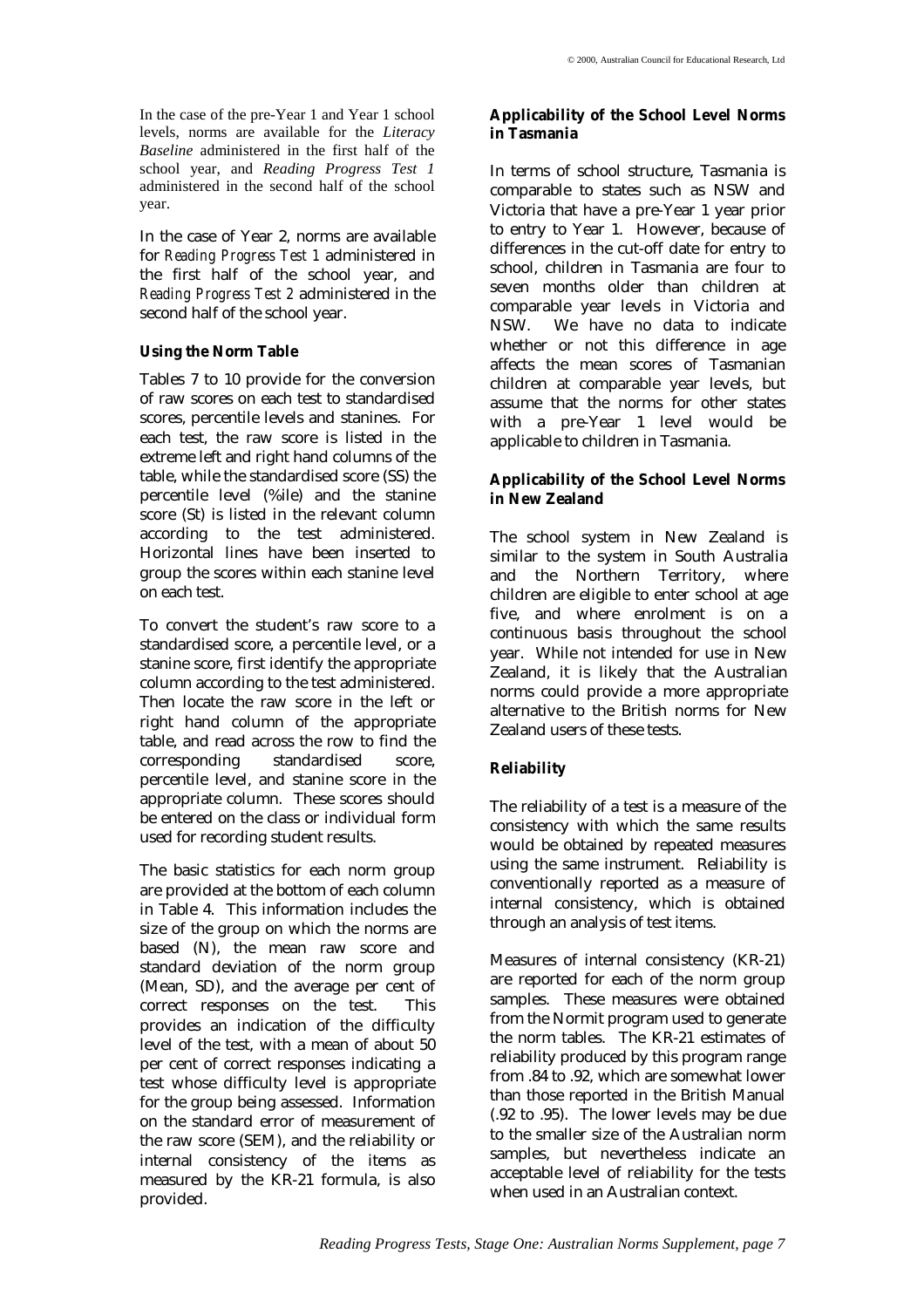# **Validity**

Validity is a measure of the extent to which a test or instrument measures the behaviours or skills it is intended to measure. In the case of the British data, validity is reported in terms of correlations between each of the three tests in Stage 1 of the series (the *Literacy Baseline*, *Reading Progress Test 1* and *Reading Progress Test 2*), as well as in terms of correlations between each of these three tests and performance on the Statutory National Curriculum Tests of English, as well as correlations with teacher assessments of reading, in terms of allocation to one of four National Curriculum levels (see page 47 of the Manual for *Stage One of the Reading Progress Tests*).

In the case of the Australian data, evidence of validity is available in terms of correlations between the *Literacy Baseline* and *Reading Progress Test 1* administered in the middle of the school year and the higher level of the *Reading Progress Test* series administered at the end of the school year (see Table 5), as well as in

terms of correlations between the *Reading Progress Tests* and the other measures of early literacy and numeracy skills administered as a part of the ACER Project on *Curriculum and Organisation in the Early Years of School* (see Table 6). These correlations generally range from about .5 to .7, indicating a moderate to strong relationship between performance on the different *Reading Progress Tests* as well as between performance on these tests and other measures of early literacy and numeracy development.

It should however be noted that the correlations between *Reading Progress Test 1* and other measures at the pre-Year 1 level are relatively low. This is attributable to the fact this test was found to be too difficult for children at the pre-Year 1 level, resulting in a clustering of scores at the lower end of the distribution. This factor would have affected the correlations between this test and other measures of reading and development at the pre-Year 1 level.

# **Table 5 Correlations between Reading Progress Test administered in the middle of the school year and at the end of the school year**

|                                       | RPT 1      |        | RPT <sub>2</sub> |
|---------------------------------------|------------|--------|------------------|
|                                       | November   |        | November         |
|                                       | Pre-Year 1 | Year 1 | Year 2           |
| Literacy Baseline (June)              | .31        | .59    |                  |
| <b>Reading Progress Test 1 (June)</b> |            |        | .73              |

| Table 6 |  |  | <b>Correlations between Reading Progress Tests and other Measures</b> |
|---------|--|--|-----------------------------------------------------------------------|
|---------|--|--|-----------------------------------------------------------------------|

|                                   |     | Pre-Year 1       |     | Year 1           | Year 2           |                  |  |
|-----------------------------------|-----|------------------|-----|------------------|------------------|------------------|--|
|                                   | LB  | RPT <sub>1</sub> | LB  | RPT <sub>1</sub> | RPT <sub>1</sub> | RPT <sub>2</sub> |  |
| Who Am I?5                        | .63 | .25              | .64 | .49              | .48              | .43              |  |
| I Can do Maths <sup>6</sup>       | .62 | .30              | .58 | .46              | .55              | .55              |  |
| <b>Teacher Rating of Progress</b> | .63 | .37              | .54 | .58              | .60              | .65              |  |

l

<sup>&</sup>lt;sup>5</sup> de Lemos, M. & Doig, B. (1999) Who Am I? ACER Press

 $6$  de Lemos, M. & Doig, B. (2000)  $\overline{I}$  Can Do Maths. ACER Press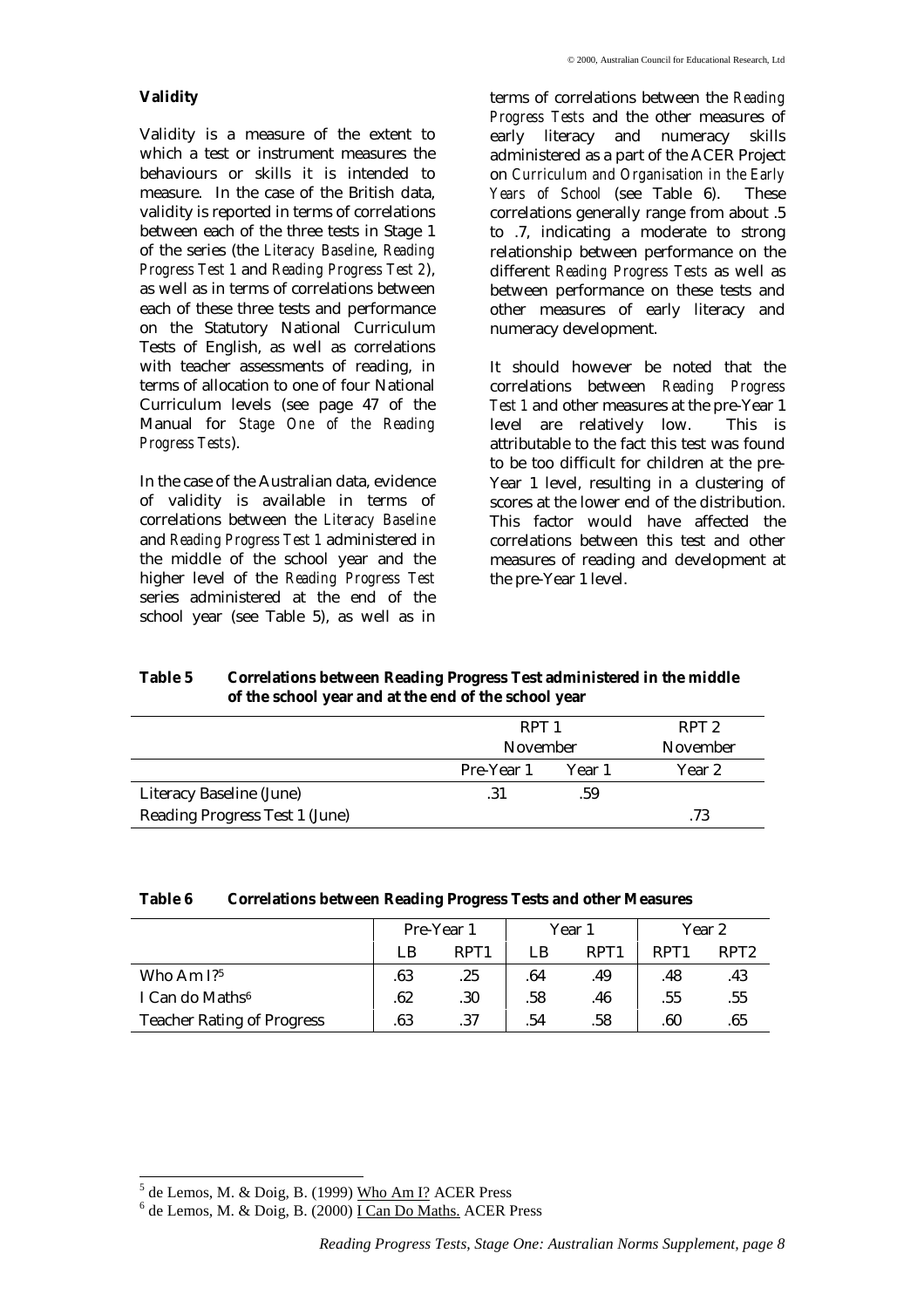|                | Mid Pre-Year 1<br>ACT, NSW, VIC, SA, NT |                     |                |  | Mid Year 1 |                                | Mid Year 1     |                |                                              |                |                     |
|----------------|-----------------------------------------|---------------------|----------------|--|------------|--------------------------------|----------------|----------------|----------------------------------------------|----------------|---------------------|
|                |                                         | (Mean Age = $5:9$ ) |                |  |            | QLD, WA<br>(Mean Age = $6:1$ ) |                |                | ACT, NSW, VIC, SA, NT<br>(Mean Age = $6:9$ ) |                |                     |
| Raw<br>Score   | SS                                      | %ile                | St             |  | SS         | %ile                           | St             | SS             | %ile                                         | St             | Raw<br>Score        |
| 40             |                                         | 99                  | 9              |  | 130        | 99                             | 9              | 123            | 94                                           | 8              | 40                  |
| 39             | $\ddot{}$<br>130                        | 98                  | 9              |  | 126        | 96                             | $\overline{8}$ | 112            | 80                                           | 7              | 39                  |
| 38             | 126                                     | 96                  | 8              |  | 120        | 91                             | 8              | 106            | 66                                           | 6              | 38                  |
| 37             | 121                                     | 92                  | 8              |  | 115        | 84                             | 7              | 101            | $\overline{53}$                              | 5              | 37                  |
| 36             | 117                                     | 88                  | $\overline{1}$ |  | 109        | $\overline{73}$                | 6              | 97             | 42                                           | 5              | 36                  |
| 35             | 114                                     | 82                  | $\overline{1}$ |  | 104        | 62                             | 6              | 94             | $\overline{34}$                              | $\overline{4}$ | 35                  |
| 34             | 111                                     | $\overline{76}$     | 6              |  | 101        | 53                             | 5              | 91             | 27                                           | 4              | 34                  |
| 33             | 108                                     | 71                  | 6              |  | 99         | 41                             | 5              | 89             | $\overline{22}$                              | 3              | 33                  |
| 32             | 106                                     | 66                  | 6              |  | 97         | 36                             | 5              | 86             | 17                                           | 3              | 32                  |
| 31             | 104                                     | 61                  | 6              |  | 95         | 31                             | 4              | 84             | 14                                           | 3              | 31                  |
| 30             | 102                                     | $\overline{56}$     | 5              |  | 93         | 26                             | 4              | 82             | 11                                           | 3              | 30                  |
| 29             | 100                                     | 50                  | 5              |  | 91         | 23                             | 4              | 80             | $\overline{9}$                               | $\overline{2}$ | 29                  |
| 28             | 99                                      | 46                  | 5              |  | 89         | 20                             | 4              | 78             | 7                                            | $\overline{2}$ | 28                  |
| 27             | 97                                      | 42                  | 5              |  | 87         | 17                             | 3              | 77             | 6                                            | $\overline{2}$ | 27                  |
| 26             | 95                                      | 37                  | $\overline{4}$ |  | 86         | 16                             | 3              | 76             | 5                                            | $\overline{2}$ | 26                  |
| 25             | 94                                      | 33                  | 4              |  | 85         | 14                             | 3              | 74             | 4                                            | $\overline{2}$ | 25                  |
| 24             | 92                                      | 30                  | 4              |  | 84         | 12                             | 3              | 73             | $\overline{4}$                               | 1              | 24                  |
| 23             | 91                                      | 27                  | 4              |  | 82         | 10                             | 3              | 72             | 3                                            | 1              | 23                  |
| 22             | 89                                      | 24                  | 4              |  | 81         | $\overline{9}$                 | $\overline{2}$ | 71             | 3                                            | 1              | 22                  |
| 21             | 88                                      | 21                  | 3              |  | 80         | 9                              | 2              | 70             | $\overline{2}$                               | 1              | 21                  |
| 20             | 87                                      | 19                  | 3              |  | 80         | 7                              | $\overline{2}$ | 70             | $\overline{2}$                               | 1              | 20                  |
| 19             | 86                                      | 17                  | $\mathfrak{Z}$ |  | 78         | 5                              | $\overline{2}$ | $\overline{a}$ | $\overline{2}$                               | 1              | 19                  |
| 18             | 84                                      | 15                  | 3              |  | 76         | 5                              | $\overline{2}$ |                | $\overline{2}$                               | 1              | 18                  |
| 17             | 83                                      | 13                  | 3              |  | 75         | $\overline{4}$                 | $\overline{2}$ |                | 1                                            | 1              | 17                  |
| 16             | 81                                      | $\overline{10}$     | $\overline{2}$ |  | 74         | $\overline{3}$                 | 1              |                | 1                                            |                | 16                  |
| 15             | 79                                      | 8                   | $\overline{c}$ |  | 72         | 3                              | 1              |                | 1                                            | 1              | 15                  |
| 14             | 78                                      | $\overline{1}$      | $\overline{2}$ |  | 71         | $\overline{2}$                 | 1              |                | 1                                            | 1              | 14                  |
| 13             | 76                                      | 6                   | $\overline{2}$ |  | 70         | 1                              | 1              |                | 1                                            | 1              | 13                  |
| 12             | 74                                      | 4                   | 1              |  |            | 1                              | 1              |                | 1                                            | 1              | 12                  |
| 11             | 71<br>70                                | 3                   | 1<br>1         |  |            | 1                              | 1              |                | 1                                            | 1              | 11                  |
| 10             |                                         | $\overline{2}$      |                |  |            | 1                              | 1              |                | 1                                            | 1              | 10                  |
| 9              |                                         | $\overline{2}$      | 1              |  |            | 1                              | 1              |                | 1                                            | 1              | 9                   |
| 8              |                                         | 1<br>1              | 1              |  |            | 1<br>1                         | 1<br>1         |                | 1<br>1                                       | 1<br>1         | 8<br>$\overline{7}$ |
| 7              |                                         | 1                   | 1<br>1         |  |            | 1                              | 1              |                | 1                                            | 1              |                     |
| 6<br>5         |                                         | 1                   | 1              |  |            | 1                              | 1              |                |                                              | 1              | 6<br>5              |
| 4              |                                         | 1                   | 1              |  |            | 1                              | 1              |                |                                              | 1              | 4                   |
| 3              |                                         | 1                   | 1              |  |            | 1                              | 1              |                |                                              | 1              | 3                   |
| 2              |                                         | 1                   | 1              |  |            | 1                              | 1              |                | 1                                            | 1              | $\overline{c}$      |
| 1              |                                         | 1                   | 1              |  |            | 1                              | 1              |                | 1                                            | 1              | 1                   |
| 0              |                                         | 1                   | 1              |  |            | 1                              | 1              |                | 1                                            | 1              | $\mathbf 0$         |
| <b>Total N</b> |                                         | 898                 |                |  |            | 390                            |                |                | 874                                          |                | <b>Total N</b>      |
| Mean           |                                         | 27.5                |                |  |            | 31.5                           |                |                | 35.4                                         |                | Mean                |
| SD             |                                         | 7.8                 |                |  |            | 6.7                            |                |                | $5.0\,$                                      |                | $\mathsf{SD}$       |
| <b>SEM</b>     |                                         | 2.7                 |                |  |            | 2.4                            |                |                | 1.9                                          |                | <b>SEM</b>          |
| <b>KR-21</b>   |                                         | .88                 |                |  |            | .87                            |                |                | .86                                          |                | <b>KR-21</b>        |

# **Table 7 Norms For the Conversion of Raw Scores to Standardised Scores: Literacy Baseline Test, Pre-Year 1 and Year 1 Levels**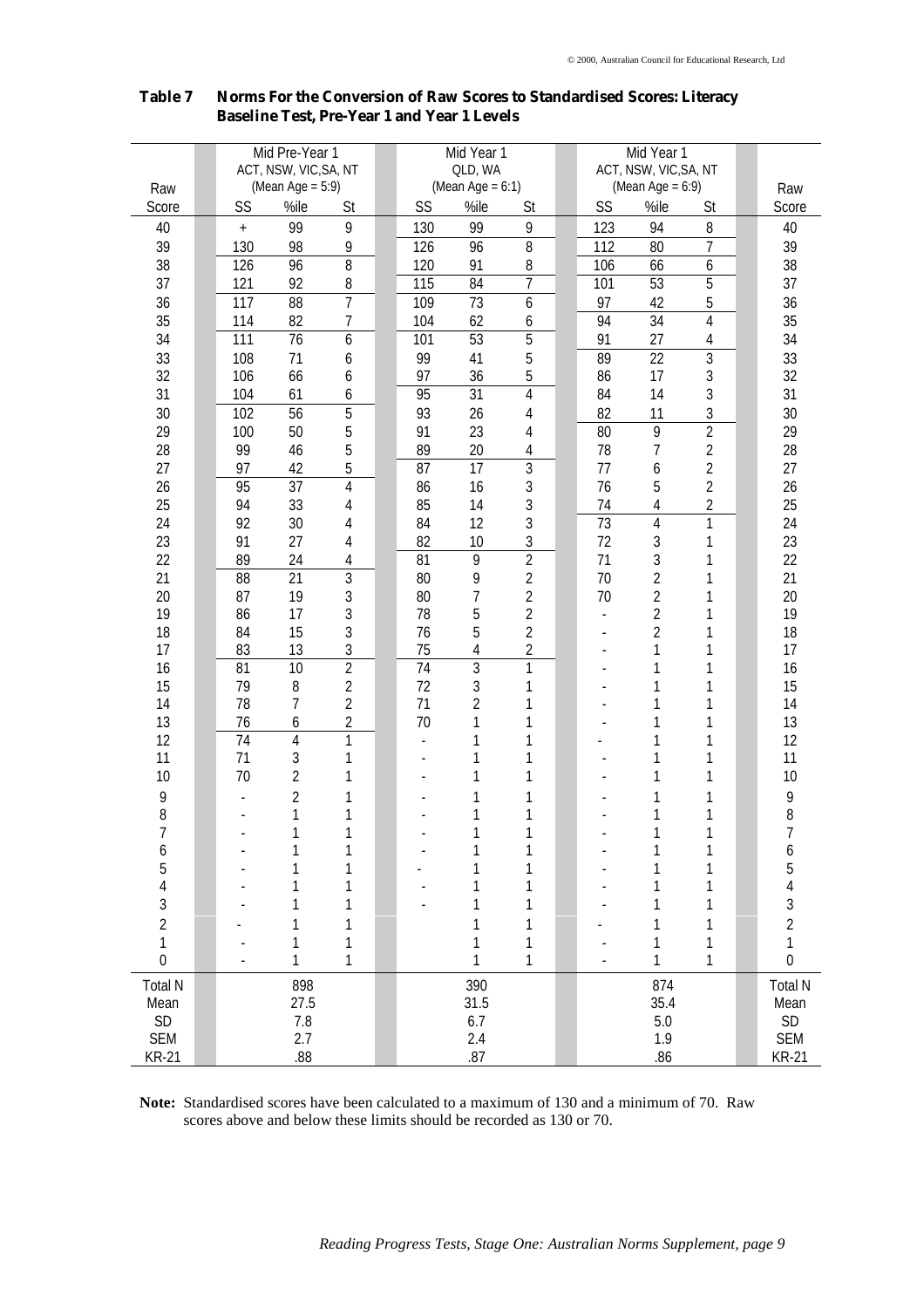|                |                 | End Pre-Year 1        |                | End Year 1               |                     |                | End Year 1               |                       |                |                |
|----------------|-----------------|-----------------------|----------------|--------------------------|---------------------|----------------|--------------------------|-----------------------|----------------|----------------|
|                |                 | ACT, NSW, VIC, SA, NT |                |                          | QLD, WA             |                |                          | ACT, NSW, VIC, SA, NT |                |                |
| Raw            |                 | (Mean Age = $5:9$ )   |                |                          | (Mean Age = $6:1$ ) |                |                          | (Mean Age = $6:9$ )   |                | Raw            |
| Score          | SS              | %ile                  | St             | SS                       | %ile                | St             | SS                       | %ile                  | St             | Score          |
| 32             | $\ddot{}$       | 99                    | 9              | $\ddot{}$                | 99                  | 9              | $\ddot{}$                | 99                    | 9              | 32             |
| 31             | $\ddot{}$       | 99                    | 9              | $^{+}$                   | 99                  | 9              | 130                      | 99                    | 9              | 31             |
| 30             | $\ddot{}$       | 99                    | 9              | $^{+}$                   | 99                  | 9              | $\overline{125}$         | 96                    | 8              | 30             |
| 29             | $\ddot{}$       | 99                    | 9              | 130                      | 98                  | 9              | 120                      | 91                    | 8              | 29             |
| 28             | 130             | 98                    | 9              | 128                      | 97                  | 9              | 116                      | 86                    | 7              | 28             |
| 27             | 128             | 97                    | 9              | 124                      | 94                  | 8              | 113                      | 80                    | 7              | 27             |
| 26             | 126             | 96                    | 9              | 120                      | 91                  | 8              | 109                      | 74                    | 6              | 26             |
| 25             | 124             | 95                    | $\overline{8}$ | $\overline{118}$         | $\overline{88}$     | 7              | 107                      | 67                    | 6              | 25             |
| 24             | 122             | 93                    | 8              | 116                      | 85                  | 7              | 104                      | 62                    | 6              | 24             |
| 23             | 121             | 92                    | 8              | 114                      | 82                  | 7              | 103                      | $\overline{57}$       | 5              | 23             |
| 22             | 119             | 90                    | 8              | 112                      | 79                  | 7              | 101                      | 53                    | 5              | 22             |
| 21             | 118             | 88                    | $\overline{1}$ | 111                      | 76                  | 6              | 100                      | 50                    | 5              | 21             |
| 20             | 116             | 86                    | 7              | 109                      | 73                  | 6              | 99                       | 46                    | 5              | 20             |
| 19             | 115             | 85                    | 7              | 107                      | 69                  | 6              | 98                       | 43                    | 5              | 19             |
| 18             | 114             | 83                    | $\overline{7}$ | 106                      | 65                  | 6              | 97                       | 41                    | 5              | 18             |
| 17             | 113             | 80                    | $\overline{7}$ | 104                      | 60                  | $\overline{5}$ | 96                       | 38                    | $\overline{4}$ | 17             |
| 16             | 111             | 78                    | 7              | 102                      | 55                  | 5              | 95                       | 36                    | 4              | 16             |
| 15             | 111             | 76                    | 6              | 100                      | 52                  | 5              | 93                       | 32                    | 4              | 15             |
| 14             | 110             | 75                    | 6              | 99                       | 47                  | 5              | 92                       | 30                    | 4              | 14             |
| 13             | 109             | 73                    | 6              | 97                       | 43                  | 5              | 91                       | 27                    | 4              | 13             |
| 12             | 108             | 71                    | 6              | 96                       | $\overline{38}$     | $\overline{4}$ | 90                       | 24                    | 4              | 12             |
| 11             | 107             | 68                    | 6              | 94                       | 33                  | 4              | $\overline{88}$          | $\overline{22}$       | $\overline{3}$ | 11             |
| 10             | 106             | 65                    | 6              | 92                       | 29                  | 4              | 87                       | 19                    | 3              | 10             |
| 9              | 104             | 61                    | 6              | 90                       | 24                  | $\overline{4}$ | 85                       | 16                    | 3              | 9              |
| 8              | 102             | $\overline{57}$       | $\overline{5}$ | $\overline{87}$          | $\overline{20}$     | $\overline{3}$ | 83                       | 13                    | 3              | 8              |
| 7              | 100             | 51                    | 5              | 86                       | 17                  | 3              | 81                       | 11                    | 3              | $\overline{1}$ |
| 6              | 98              | 44                    | 5              | 84                       | 14                  | 3              | 79                       | $\overline{8}$        | $\overline{2}$ | 6              |
| 5              | 95              | 37                    | $\overline{4}$ | 82                       | 11                  | 3              | 76                       | 5                     | 2              | 5              |
| 4              | 92              | 30                    | 4              | 79                       | $\overline{8}$      | $\overline{2}$ | $\overline{73}$          | $\overline{4}$        | 1              | 4              |
| 3              | $\overline{88}$ | $\overline{21}$       | $\overline{3}$ | 76                       | 5                   | $\overline{2}$ | 70                       | $\overline{2}$        | 1              | 3              |
| $\overline{2}$ | 83              | 12                    | 3              | $\overline{71}$          | $\overline{3}$      | $\overline{1}$ | $\overline{\phantom{0}}$ | 1                     | 1              | $\overline{2}$ |
| 1              | $\overline{73}$ | $\overline{4}$        | $\overline{1}$ | 70                       | 1                   | 1              |                          | 1                     | 1              | 1              |
| 0              | 70              | $\lt 4$               | 1              | $\overline{\phantom{a}}$ | 1                   | 1              |                          | 1                     | 1              | $\overline{0}$ |
| <b>Total N</b> |                 | 573                   |                |                          | 327                 |                |                          | 721                   |                | <b>Total N</b> |
| Mean           |                 | 9.5                   |                |                          | 15.0                |                |                          | 19.2                  |                | Mean           |
| <b>SD</b>      |                 | 7.6                   |                |                          | 7.5                 |                |                          | 8.2                   |                | SD             |
| <b>SEM</b>     |                 | 2.2                   |                |                          | 2.5                 |                |                          | 2.4                   |                | <b>SEM</b>     |
| <b>KR-21</b>   |                 | .91                   |                |                          | .89                 |                |                          | .92                   |                | <b>KR-21</b>   |

# **Table 8 Norms For the Conversion of Raw Scores to Standardised Scores: Reading Progress Test 1, Pre-Year 1 and Year 1 Levels**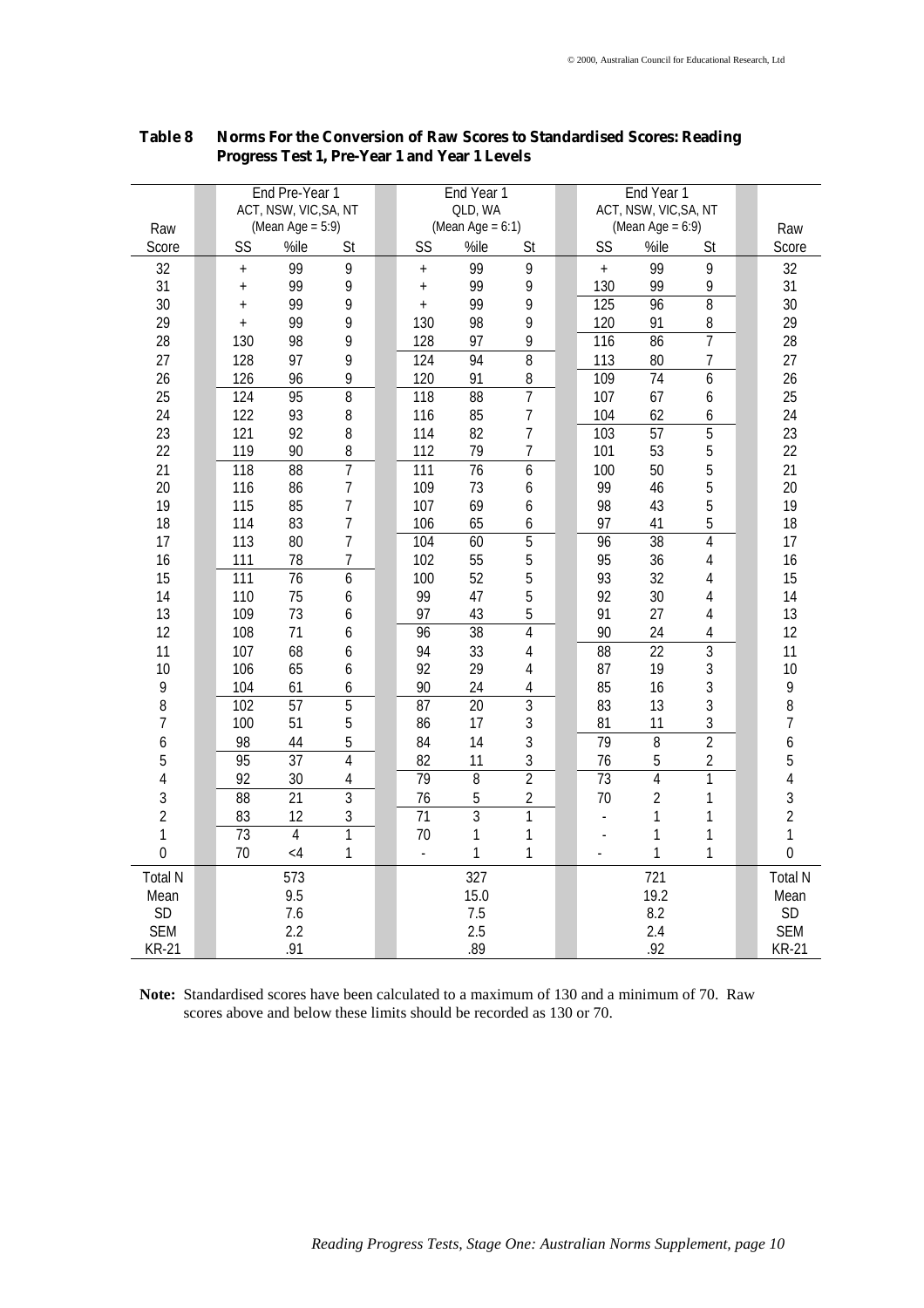|                  | Mid Year 2       |                         |                | Mid Year 2<br>ACT, NSW, VIC, SA, NT |                     |                         |  | Mid-Year 2       |                     |                |  |                  |
|------------------|------------------|-------------------------|----------------|-------------------------------------|---------------------|-------------------------|--|------------------|---------------------|----------------|--|------------------|
|                  |                  | QLD, WA                 |                |                                     |                     |                         |  |                  | <b>All States</b>   |                |  |                  |
| Raw              |                  | (Mean Age = $7:1$ )     |                |                                     | (Mean Age = $7:9$ ) |                         |  |                  | (Mean Age = $7:7$ ) |                |  | Raw              |
| Score            | SS               | %ile                    | St             | SS                                  | %ile                | St                      |  | SS               | %ile                | St             |  | Score            |
| 32               | $^{+}$           | 99                      | 9              | 130                                 | 99                  | 9                       |  | 130              | 99                  | 9              |  | 32               |
| 31               | 130              | 98                      | 9              | $\overline{124}$                    | 94                  | 8                       |  | 125              | $\overline{95}$     | $\overline{8}$ |  | 31               |
| 30               | $\overline{124}$ | 94                      | $\overline{8}$ | $\overline{117}$                    | 87                  | 7                       |  | $\overline{118}$ | 89                  | $\overline{7}$ |  | 30               |
| 29               | $\overline{119}$ | 89                      | $\overline{7}$ | 110                                 | $\overline{76}$     | 6                       |  | 112              | 80                  | 7              |  | 29               |
| 28               | 114              | 83                      | 7              | 106                                 | 66                  | 6                       |  | 108              | $\overline{70}$     | 6              |  | 28               |
| 27               | 110              | 75                      | 6              | 103                                 | 57                  | 5                       |  | 105              | 62                  | 6              |  | 27               |
| 26               | 107              | 69                      | 6              | 100                                 | 49                  | 5                       |  | 102              | $\overline{55}$     | 5              |  | 26               |
| 25               | 105              | 63                      | 6              | 98                                  | 43                  | 5                       |  | 100              | 49                  | 5              |  | 25               |
| 24               | 102              | $\overline{57}$         | $\overline{5}$ | 96                                  | $\overline{38}$     | $\overline{4}$          |  | 98               | 44                  | 5              |  | 24               |
| 23               | 100              | 51                      | 5              | 94                                  | 34                  | 4                       |  | 96               | 39                  | 4              |  | 23               |
| 22               | 99               | 46                      | 5              | 92                                  | 30                  | 4                       |  | 94               | 35                  | 4              |  | 22               |
| 21               | 97               | 43                      | 5              | 91                                  | 27                  | 4                       |  | 93               | 31                  | 4              |  | 21               |
| 20               | 96               | $\overline{39}$         | $\overline{4}$ | 89                                  | 23                  | 4                       |  | 91               | 28                  | 4              |  | 20               |
| 19               | 95               | 36                      | 4              | $\overline{88}$                     | 20                  | $\overline{3}$          |  | 90               | 24                  | 4              |  | 19               |
| 18               | 94               | 33                      | 4              | 86                                  | 18                  | 3                       |  | 89               | $\overline{22}$     | $\overline{3}$ |  | 18               |
| 17               | 92               | 30                      | 4              | 85                                  | 16                  | 3                       |  | 87               | 20                  | $\overline{3}$ |  | 17               |
| 16               | 91               | 27                      | 4              | 84                                  | 14                  | 3                       |  | 86               | 18                  | 3              |  | 16               |
| 15               | 90               | 24                      | 4              | 83                                  | 12                  | 3                       |  | 85               | 16                  | 3              |  | 15               |
| 14               | 89               | $\overline{22}$         | $\overline{3}$ | 82                                  | 11                  | 3                       |  | 84               | 14                  | 3              |  | 14               |
| 13               | 87               | 20                      | $\overline{3}$ | 81                                  | 10                  | $\overline{2}$          |  | 83               | 13                  | $\overline{3}$ |  | 13               |
| 12               | 86               | 17                      | 3              | 80                                  | 9                   | $\overline{2}$          |  | 82               | 11                  | 3              |  | 12               |
| 11               | 84               | 14                      | 3              | 79                                  | 8                   | $\overline{2}$          |  | 81               | $\overline{10}$     | $\overline{2}$ |  | 11               |
| 10               | 83               | 12                      | $\overline{3}$ | 78                                  | $\overline{7}$      | $\overline{2}$          |  | 79               | 8                   | $\overline{2}$ |  | 10               |
| 9                | 81               | $\overline{10}$         | $\overline{2}$ | 76                                  | 6                   | $\overline{2}$          |  | 78               | $\overline{7}$      | $\overline{2}$ |  | 9                |
| 8                | 79               | $\, 8$                  | $\overline{2}$ | 75                                  | 5                   | $\overline{\mathbf{c}}$ |  | 76               | 6                   | $\overline{2}$ |  | $\, 8$           |
| 7                | 78               | 7                       | $\overline{2}$ | $\overline{73}$                     | $\overline{4}$      | 1                       |  | 75               | 5                   | 2              |  | 7                |
| 6                | 76               | 6                       | $\overline{2}$ | 71                                  | 3                   | 1                       |  | 73               | $\overline{3}$      | $\mathbf{1}$   |  | 6                |
| 5                | 75               | 5                       | $\overline{2}$ | 70                                  | $\overline{2}$      | 1                       |  | 71               | 3                   | 1              |  | 5                |
| 4                | $\overline{72}$  | $\overline{3}$          | $\overline{1}$ | $\overline{a}$                      | 1                   | 1                       |  | 70               | $\overline{2}$      | 1              |  | 4                |
| 3                | 70               | $\overline{\mathbf{c}}$ | 1              |                                     | 1                   | 1                       |  | L.               | 1                   | 1              |  | 3                |
| $\overline{2}$   |                  | 1                       | 1              |                                     | 1                   | 1                       |  |                  | 1                   | 1              |  | $\overline{2}$   |
| 1                |                  | $\mathbf{1}$            | 1              |                                     | 1                   | 1                       |  |                  | 1                   | 1              |  | $\mathbf{1}$     |
| $\boldsymbol{0}$ |                  | 1                       | 1              |                                     | 1                   | 1                       |  | $\overline{a}$   | 1                   | 1              |  | $\boldsymbol{0}$ |
| <b>Total N</b>   |                  | 339                     |                |                                     | 885                 |                         |  |                  | 1224                |                |  | <b>Total N</b>   |
| Mean             |                  | 20.7                    |                |                                     | 23.8                |                         |  |                  | 23.0                |                |  | Mean             |
| SD               |                  | 7.7                     |                |                                     | 6.9                 |                         |  |                  | 7.2                 |                |  | SD               |
| <b>SEM</b>       |                  | 2.4                     |                |                                     | 2.2                 |                         |  |                  | 2.2                 |                |  | <b>SEM</b>       |
| <b>KR-21</b>     |                  | .90                     |                |                                     | .90                 |                         |  |                  | .90                 |                |  | <b>KR-21</b>     |

# **Table 9 Norms For the Conversion of Raw Scores to Standardised Scores: Reading Progress Test 1, Year 2 Level**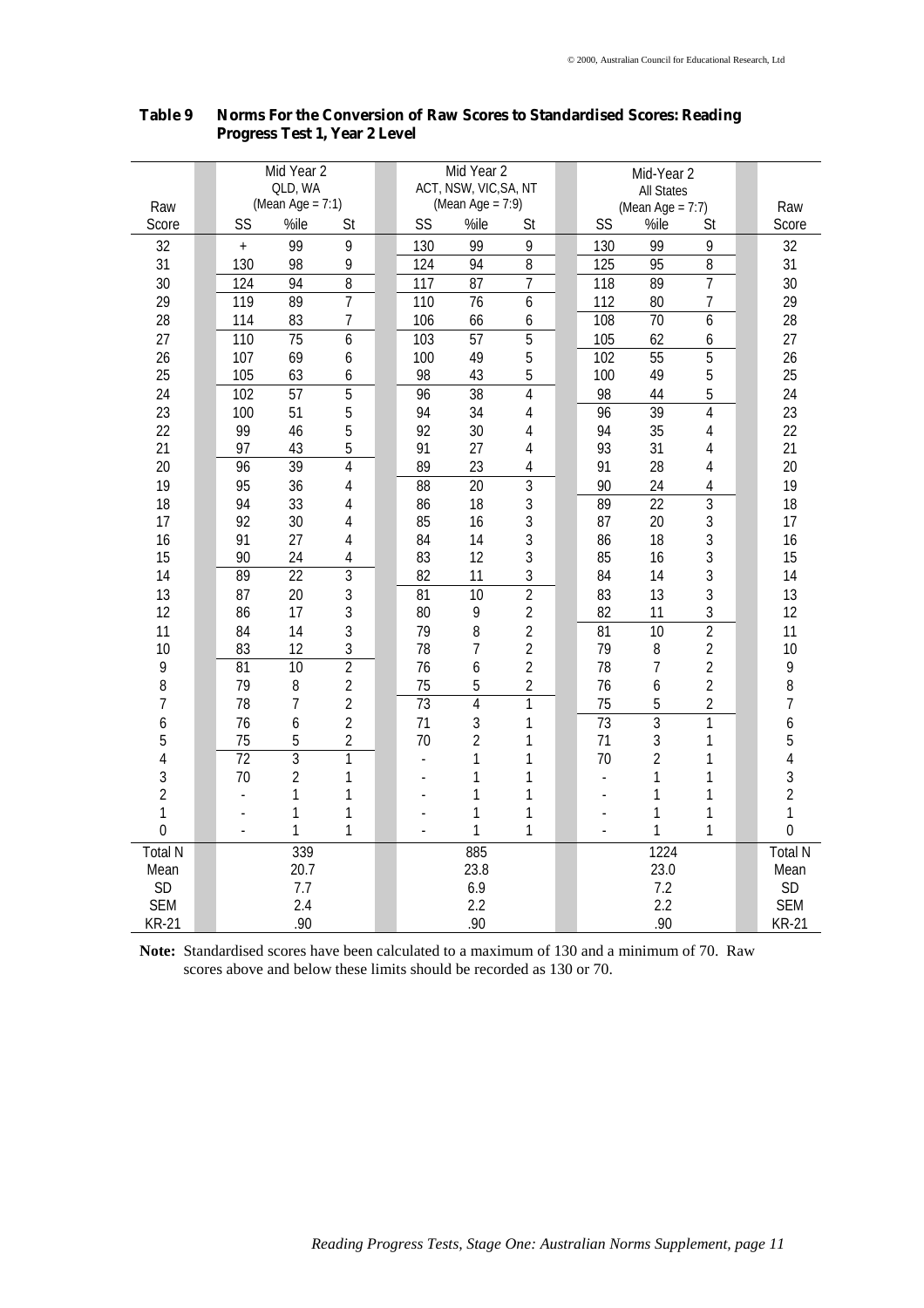|                |                     | End Year 2       |                | End Year 2<br>ACT, NSW, VIC, SA, NT |                     | End Year 2     |                        |                   |                |  |                |
|----------------|---------------------|------------------|----------------|-------------------------------------|---------------------|----------------|------------------------|-------------------|----------------|--|----------------|
|                |                     | QLD, WA          |                |                                     |                     |                |                        | <b>All States</b> |                |  |                |
| Raw            |                     | (Mean Age = 7:5) |                |                                     | (Mean Age = $8:1$ ) |                |                        | (Mean Age = 7:10) |                |  | Raw            |
| Score          | SS                  | %ile             | St             | SS                                  | %ile                | St             | SS                     | %ile              | St             |  | Score          |
| 38<br>37       | $\ddot{}$           |                  |                | $\ddot{}$                           |                     |                | $\ddot{}$              |                   |                |  |                |
| 36             | $\ddot{}$           |                  |                | $\boldsymbol{+}$                    |                     |                | $\ddot{}$              |                   |                |  |                |
| 35             | $^{+}$              |                  |                | $^{+}$                              |                     |                | $^{+}$                 |                   |                |  |                |
| 34             | $\pmb{+}$           |                  |                | $^{+}$                              |                     |                | $\ddot{}$              |                   |                |  |                |
| 33             | $\ddot{}$           | 99               | 9              | $^{+}$                              |                     |                | $^{+}$                 | 99                |                |  | 33             |
| 32             | $^{+}$<br>$\ddot{}$ | 99               | 9              | $\ddot{}$<br>130                    | 99                  | 9              | $\ddot{}$<br>$\ddot{}$ | 99                | 9<br>9         |  | 32             |
| 31             | $\ddot{}$           | 99               | 9              | 129                                 | 97                  | 9              | 130                    | 98                | 9              |  | 31             |
| 30             | 130                 | 99               | 9              | 125                                 | 95                  | 8              | 127                    | 96                | 9              |  | 30             |
| 29             | 128                 | 97               | 9              | 120                                 | 91                  | $\, 8$         | 122                    | 93                | 8              |  | 29             |
| 28             | 124                 | 95               | 8              | 116                                 | 86                  | $\overline{1}$ | 118                    | 89                | $\overline{7}$ |  | 28             |
| 27             | 122                 | 93               | 8              | 113                                 | 80                  | $\overline{1}$ | 115                    | 84                | $\overline{7}$ |  | 27             |
| 26             | 118                 | 88               | $\overline{7}$ | 110                                 | $\overline{74}$     | 6              | 112                    | 79                | $\overline{7}$ |  | 26             |
| 25             | 114                 | 83               | $\overline{7}$ | 107                                 | 68                  | 6              | 109                    | $\overline{73}$   | 6              |  | 25             |
| 24             | 112                 | 79               | 7              | 104                                 | 61                  | 6              | 106                    | 67                | 6              |  | 24             |
| 23             | 109                 | 74               | 6              | 102                                 | 56                  | $\overline{5}$ | 104                    | 61                | 6              |  | 23             |
| 22             | 107                 | 69               | 6              | 100                                 | 51                  | 5              | 102                    | $\overline{56}$   | $\overline{5}$ |  | 22             |
| 21             | 104                 | 60               | 6              | 99                                  | 46                  | 5              | 100                    | 51                | 5              |  | 21             |
| 20             | 101                 | 54               | 5              | 97                                  | 41                  | 5              | 98                     | 45                | 5              |  | 20             |
| 19             | 100                 | 50               | 5              | 95                                  | $\overline{37}$     | 4              | 97                     | 41                | 5              |  | 19             |
| 18             | 98                  | 45               | 5              | 94                                  | 33                  | 4              | 95                     | $\overline{37}$   | $\sqrt{4}$     |  | 18             |
| 17             | 96                  | 40               | 4              | 92                                  | 29                  | 4              | 93                     | 33                | 4              |  | 17             |
| 16             | 94                  | 35               | 4              | 90                                  | 26                  | 4              | 92                     | 29                | 4              |  | 16             |
| 15             | 93                  | 31               | 4              | 89                                  | 23                  | 4              | 90                     | 25                | 4              |  | 15             |
| 14             | 91                  | 26               | 4              | 88                                  | 20                  | $\overline{3}$ | 89                     | $\overline{22}$   | 3              |  | 14             |
| 13             | 89                  | 23               | 4              | 86                                  | 17                  | 3              | 87                     | 19                | 3              |  | 13             |
| 12             | 88                  | 20               | 3              | 84                                  | 14                  | 3              | 85                     | 16                | 3              |  | 12             |
| 11             | 86                  | 18               | $\mathfrak{Z}$ | 83                                  | 12                  | 3              | 84                     | 14                | 3              |  | 11             |
| 10             | 85                  | 16               | $\mathfrak{Z}$ | 81                                  | 10                  | $\overline{2}$ | 82                     | 12                | 3              |  | 10             |
| 9              | 84                  | 14               | $\mathfrak{Z}$ | 79                                  | 8                   | $\overline{2}$ | 81                     | 10                | $\overline{2}$ |  | 9              |
| 8              | 82                  | 12               | $\mathfrak{Z}$ | 77                                  | 6                   | $\overline{2}$ | 79                     | 8                 | $\overline{2}$ |  | 8              |
| 7              | 81                  | 10               | $\overline{2}$ | 76                                  | 5                   | $\overline{2}$ | 78                     | 7                 | $\overline{2}$ |  | 7              |
| 6              | 79                  | 8                | $\overline{2}$ | 75                                  | 5                   | $\overline{2}$ | 77                     | 6                 | $\sqrt{2}$     |  | 6              |
| 5              | 78                  | $\overline{1}$   | $\overline{2}$ | 73                                  | $\overline{4}$      | 1              | 75                     | 5                 | $\overline{2}$ |  | 5              |
| 4              | 74                  | 4                | 2              | 71                                  | 3                   |                | 72                     | 3                 |                |  | 4              |
| 3              | $\overline{70}$     | $\overline{2}$   | 1              | 70                                  | 2                   |                | 70                     | 2                 |                |  | 3              |
| $\overline{2}$ |                     | 1                | 1              |                                     |                     | 1              |                        | 1                 | 1              |  | $\overline{c}$ |
| 1              |                     | 1                | 1              |                                     |                     | 1              |                        | 1                 | 1              |  | 1              |
| 0              |                     | 1                | 1              |                                     | 1                   | 1              |                        | 1                 | 1              |  | $\mathbf 0$    |
| <b>Total N</b> |                     | 322              |                |                                     | 693                 |                |                        | 1015              |                |  | <b>Total N</b> |
| Mean           |                     | 18.0             |                |                                     | 20.5                |                |                        | 19.7              |                |  | Mean           |
| SD             |                     | 7.0              |                |                                     | 7.2                 |                |                        | 7.2               |                |  | SD             |
| <b>SEM</b>     |                     | 2.9              |                |                                     | 2.9                 |                |                        | 2.9               |                |  | <b>SEM</b>     |
| <b>KR-21</b>   |                     | .83              |                |                                     | .84                 |                |                        | .84               |                |  | <b>KR-21</b>   |

# **Table 10 Norms For the Conversion of Raw Scores to Standardised Scores: Reading Progress Test 2, Year 2 Level**